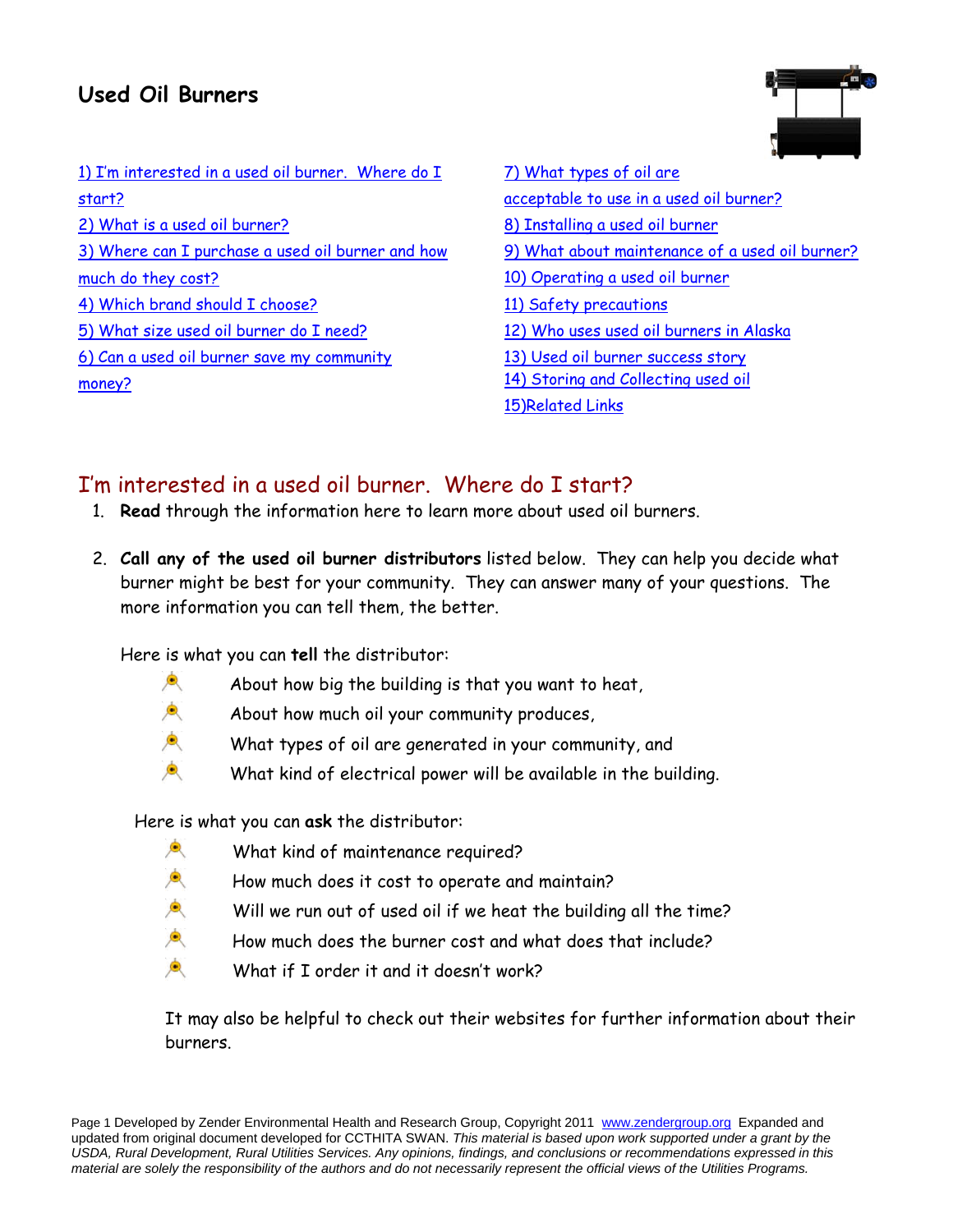3. **Call Ted Jacobson, Alaska Solid Waste Tribal Liaison at EPA**. If you still have questions about used oil burners, give Ted Jacobson a call at 865-7363 to ask any further questions.

#### What is a used oil burner?

Used oil burners **convert your community's used oil into energy to heat buildings**. There are many different brands of used oil burners and each brand is a little different from the others.

#### Basic parts to a used oil burner

**Fuel tank** - Most brands have a bottom tank used to store the used oil. Some companies sell burners without the tank, so you can use your own (if it is suitable).

**Stand** – Depending on the brand, used oil burners can be suspended from the ceiling or mounted on a stand (with or without a tank).

**Air compressor** – Used oil burners may or may not have built-in air compressors. Used oil burners require an air source to operate, so if you don't have an air compressor, you must buy a burner with an on-board or built-in compressor.

**Chimney Stack** – A chimney stack vents exhaust to the outside of the building. Most companies will sell chimney stack kits with their used oil burners.







Examples of different brands of used oil burners



#### Where can I purchase a used oil burner?

| Distributor, Location                       | Type of used oil<br>burner they sell | Phone            | Website                                      |
|---------------------------------------------|--------------------------------------|------------------|----------------------------------------------|
| NuERA, Anchorage, AK                        | <b>Black Gold</b>                    | 1 (800) 347-9575 | www.nueraheat.com                            |
| Northwest Industry Equipment,<br>Washington | Shenandoah                           | 1 (253) 872-6060 | www.usedoilheaters.com<br>www.oilburners.com |
| Lanair, Wisconsin                           | Lanair                               | 1 (800) 562-5504 | www.lanair.com                               |

Page 2 Developed by Zender Environmental Health and Research Group, Copyright 2011 www.zendergroup.org Expanded and updated from original document developed for CCTHITA SWAN. *This material is based upon work supported under a grant by the USDA, Rural Development, Rural Utilities Services. Any opinions, findings, and conclusions or recommendations expressed in this material are solely the responsibility of the authors and do not necessarily represent the official views of the Utilities Programs.*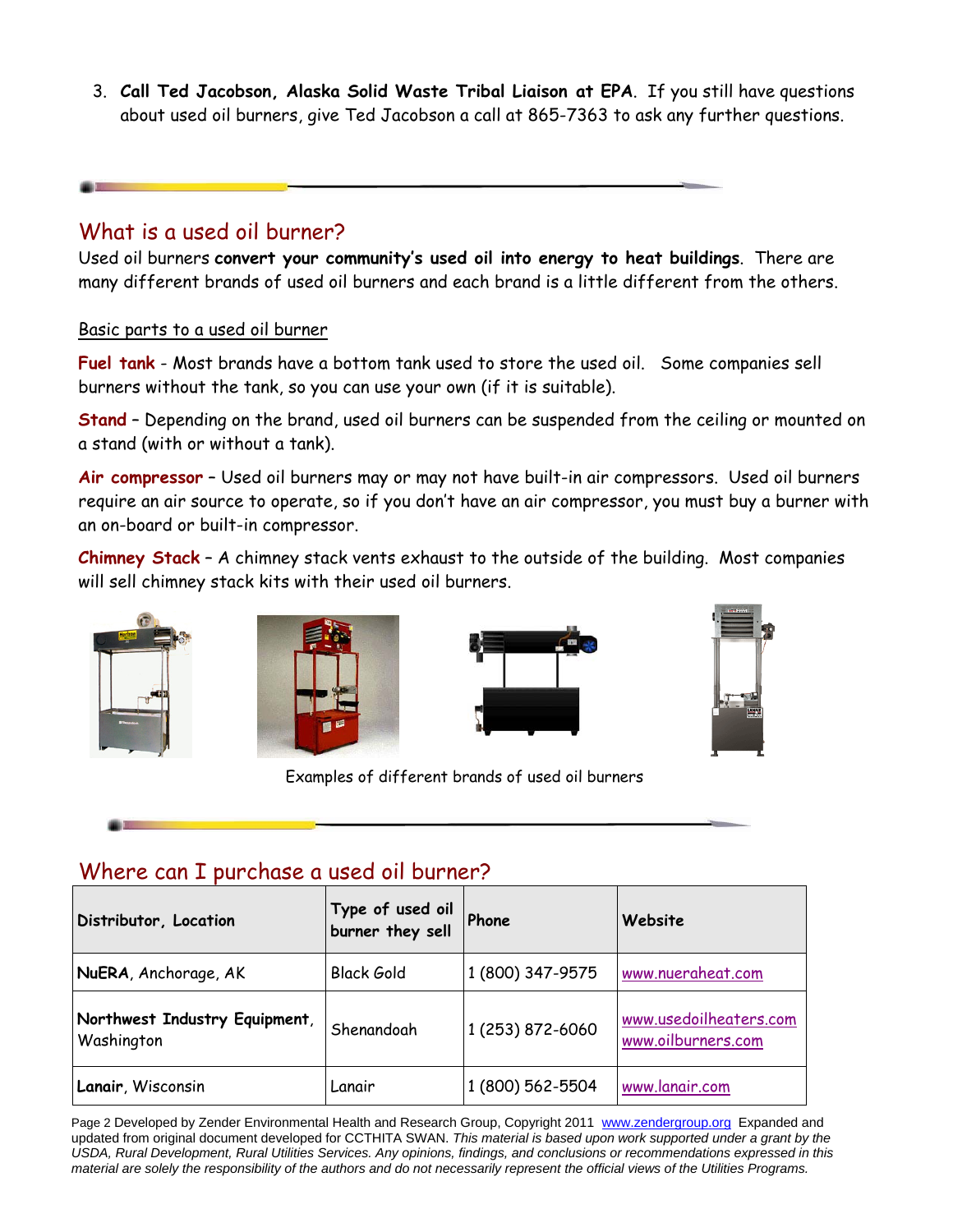| MRO Sales, Anchorage, AK   | Reznor    | 907-248-8808                              | www.reznorheaters.com<br>www.mrosalesinc.com |
|----------------------------|-----------|-------------------------------------------|----------------------------------------------|
| Nenana Heating, Nenana, AK | Cleanburn | 907-832-5445<br>Email:<br>nhsi@alaska.net | www.cleanburn.com<br>fax: 907-832-5491       |

The vendors are listed here as a directory to assist people in identifying and locating the resources they need to apply to their individual, company, or community situations. Zender Env neither endorses nor underwrites any of the vendors listed here and is not in any financial relationship with any vendor listed here. Zender Env does not portray this vendor list as a final or complete list. Zender Env invites vendors whose products and/or services fit the category of Solid Waste Management to contact Simone Sebalo ssebalo@zendergroup.org about inclusion on the vendor resource web list.

### How much do used oil burners cost?

Used oil burners typically cost **\$6,500-\$12,000** (including shipping), depending on your location and the brand you purchase.

### Which brand should I choose?

Used-oil burners don't necessarily differ much in quality or how well they perform. The brand you buy depends on many considerations:

- $I$  If there is already a used oil burner in your community, talk to the operators to see how they like their brand. If they recommend their used oil burner, it makes sense to **get the same brand** so you can share knowledge and tools for installation, operation, and maintenance.
- $\Box$  Calling the different distributors will help you learn about specific plusses and minuses to their type of burner.



- $\Box$  You can go to our database to find other communities that have used oil burners. You can give them a call and see what they like or don't like about their brand.
- $\Box$  What is the price tag?
- $\Box$  What is the shipping price? This might depend both on the distributor and the barge or airline.

Page 3 Developed by Zender Environmental Health and Research Group, Copyright 2011 www.zendergroup.org Expanded and updated from original document developed for CCTHITA SWAN. *This material is based upon work supported under a grant by the USDA, Rural Development, Rural Utilities Services. Any opinions, findings, and conclusions or recommendations expressed in this material are solely the responsibility of the authors and do not necessarily represent the official views of the Utilities Programs.*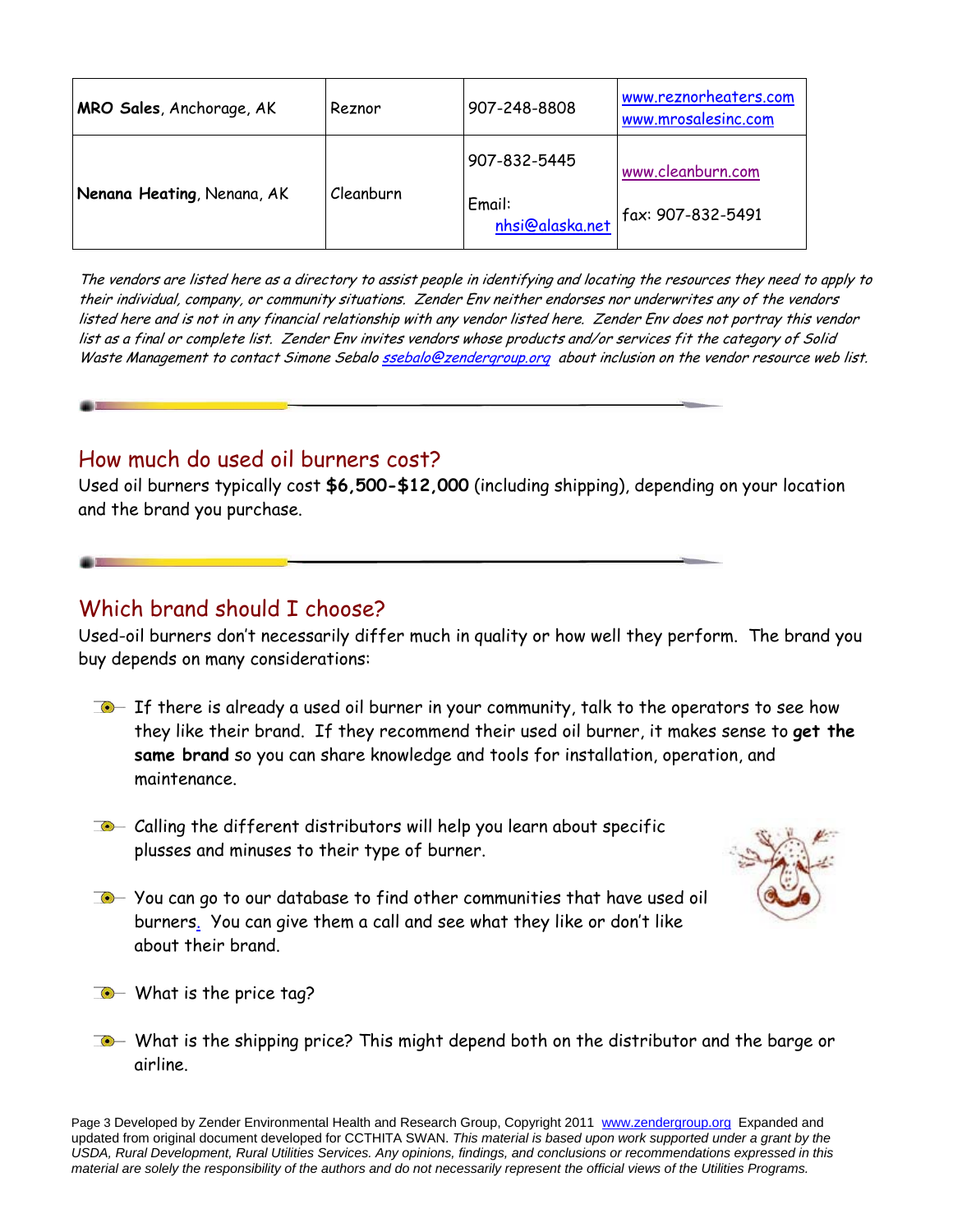$\Box$  How soon can the burner be shipped? Some distributors might not have the model you want in stock. They will need to order it.

 $\Box$  How did you get along with the distributor when you talked with them? This might make a difference if something goes wrong with the burner. Feeling comfortable to ask all the questions you want is important in getting that burner to run right.

### What size used oil burner do I need?

This will depend on:

- The size of the building you want to heat
- The amount of time you plan to use the burner for heating the building
- And the amount of used oil that is generated by your community.

The best way to determine the size of the used oil burner is to **contact any of the distributors listed in the table above** and talk to them about your specific situation.

The table below lists a few different-size burners, the amount of oil they use, and an estimate of the area they will heat:

| Size of Used Oil Burner<br>(BTU's/hour)* | Quantity of oil burned<br>(gallons/hour) | Approximate heating area<br>(square feet) |
|------------------------------------------|------------------------------------------|-------------------------------------------|
| 100,000                                  | 0.75                                     | 2,000                                     |
| 144,000                                  |                                          | 3,000                                     |
| 240,000                                  | 1.7                                      | 5,000                                     |
| 350,000                                  | 2.5                                      | 8,500                                     |
| 500,000                                  | 3.5                                      | 12,000                                    |

\*Note: the higher this number, the more heat is produced.

To get a very rough idea of the size of the burner you need, figure out the full size of the building in cubic feet, and then multiply that by **4** to get the approximate BTU's/hour needed.



For example: Say your building is 50 feet wide, 60 feet long, and 12 feet high.

Multiply  $50 \times 60 \times 12 = 36,000$  cubic feet. Then 36,000 cubic feet  $x$  4 = 144,000.

So, 144,000 BTU/hr used oil burner is the approximate size you need.

Page 4 Developed by Zender Environmental Health and Research Group, Copyright 2011 www.zendergroup.org Expanded and updated from original document developed for CCTHITA SWAN. *This material is based upon work supported under a grant by the USDA, Rural Development, Rural Utilities Services. Any opinions, findings, and conclusions or recommendations expressed in this material are solely the responsibility of the authors and do not necessarily represent the official views of the Utilities Programs.*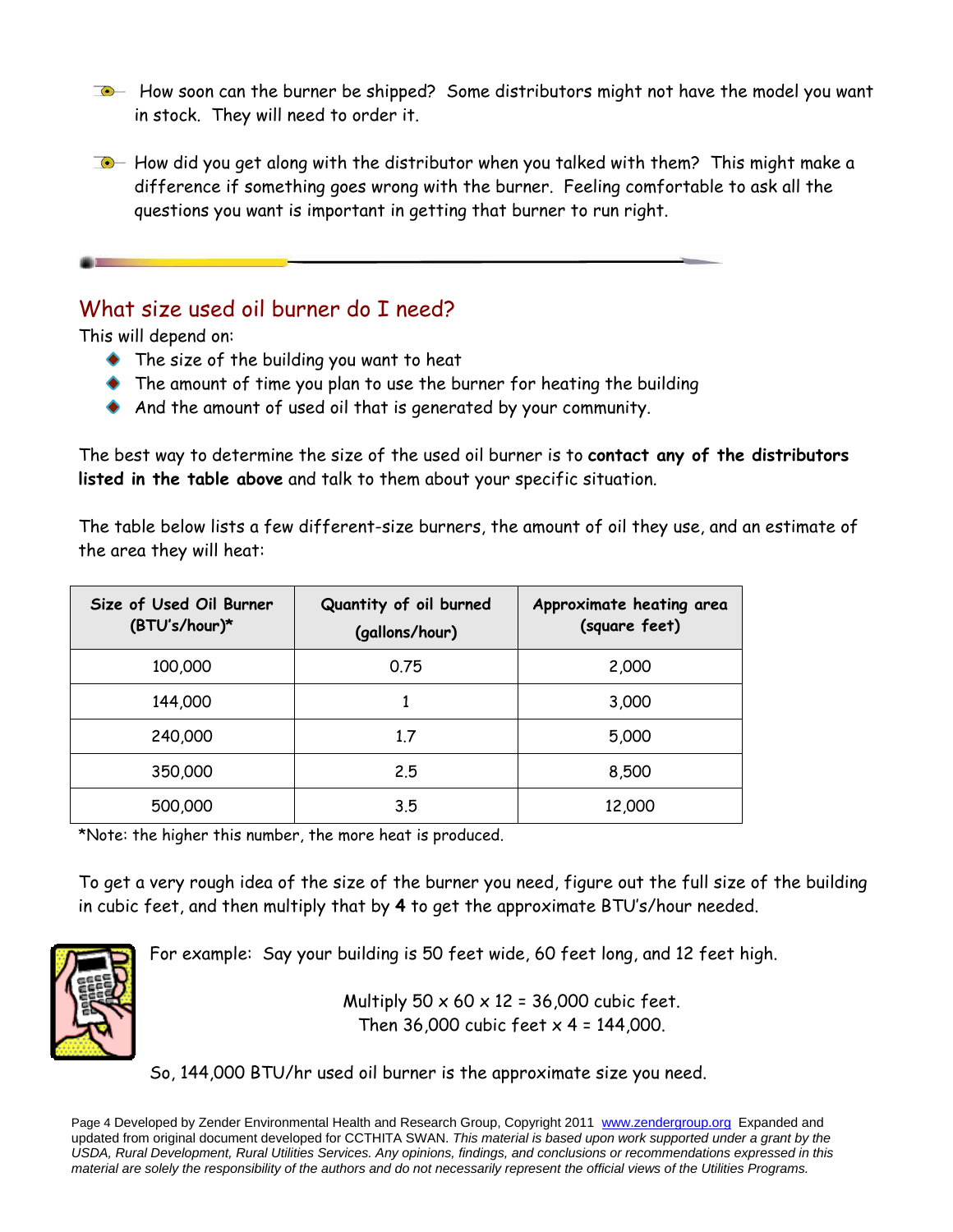You can also use the table above to determine **the amount of oil you will use** for your size burner. For example, to use the 144,000 BTU/hour burner, look at the  $2^{nd}$  row of the table. To heat a building for **9** hours each day, **4** days each week, and for half the year (**26** weeks), you would use approximately:

> 1 gallon oil/hour X **9** hours X **4** days/week X **26** weeks/year = **936 gallons of oil per year**

Keep in mind that there are other **things to consider when sizing** your used oil burner. For example, if the **doors in your building** are opened and closed several times a day, then you will lose a lot of heat. A larger burner may be needed.

Another factor is the amount and type of **insulation** your building has. A used oil burner distributor might ask if you know the 'R' rating of the insulation in the building. This is a number that indicates how good the insulation is. If you don't know, tell them the type of insulation you think you have (if any). Tell the used oil burner salesperson as much as you can about the building you want to heat so they choose the right equipment for your situation.

#### Can a used oil burner save my community money?

**Yes!** Depending on your situation and the way used oil is handled in your community, you could get payback on a used oil burner within 2 years of purchase! Recycling your used oil for heat can save your community money in several ways:

- You will need less new fuel for heating purposes.
- Disposal costs will be reduced or avoided.
- Cleanup and liability costs for improper disposal will be reduced or avoided.



It can cost an average of \$5-10 per gallon to ship out oil. If your community produces and ships out 200 gallons of oil per year, you could save \$1,000-\$2,000 if you recycle your used oil instead.

#### Does my community produce enough oil to run a used oil burner?

If your community generates **500-1000 gallons of oil/year** or more, it will be worthwhile for you to purchase a used oil burner.

Page 5 Developed by Zender Environmental Health and Research Group, Copyright 2011 www.zendergroup.org Expanded and updated from original document developed for CCTHITA SWAN. *This material is based upon work supported under a grant by the USDA, Rural Development, Rural Utilities Services. Any opinions, findings, and conclusions or recommendations expressed in this material are solely the responsibility of the authors and do not necessarily represent the official views of the Utilities Programs.*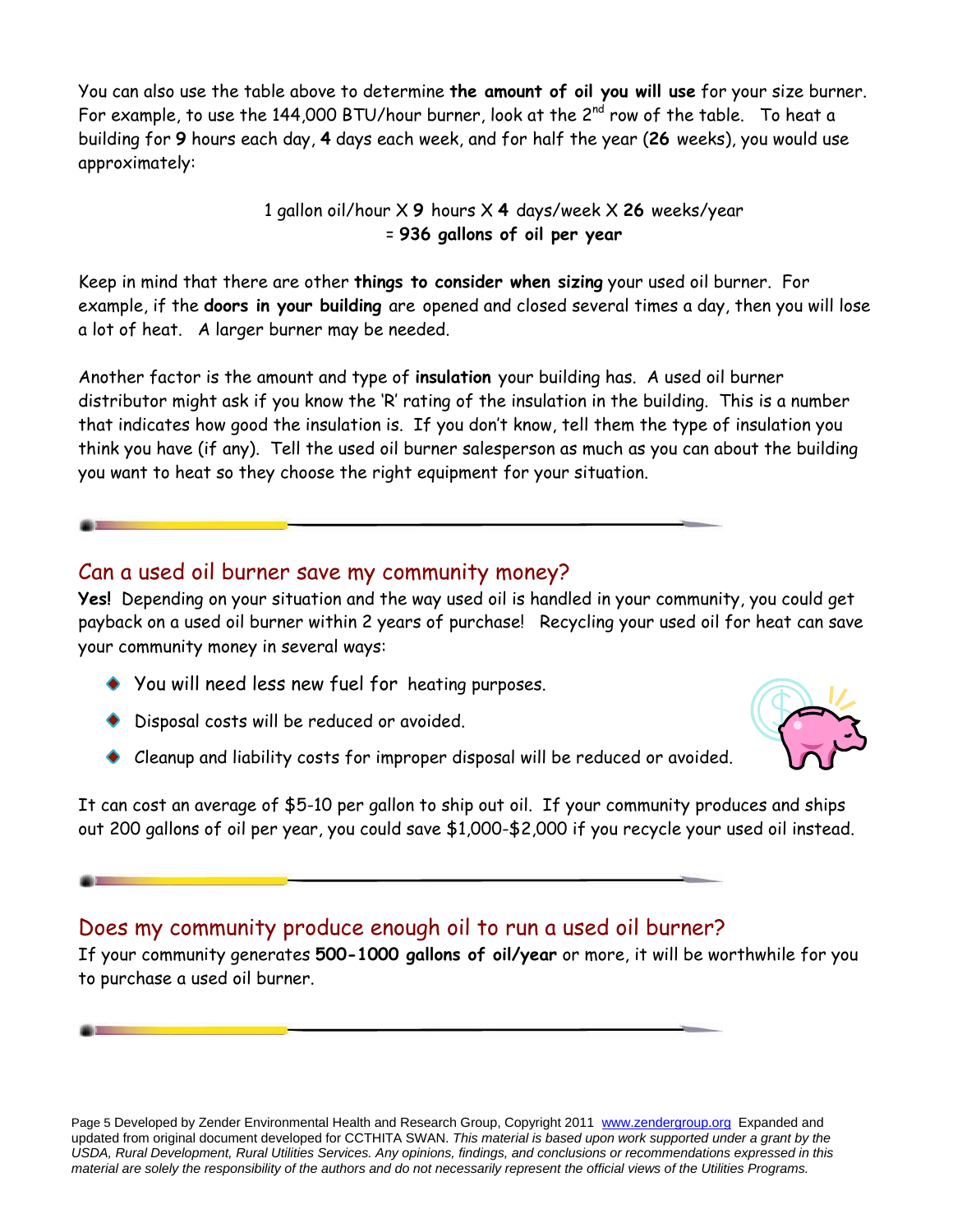## What types of oil are acceptable to use in a used oil burner?

Manufacturers of used oil burners will let you know exactly what types of used oil that can (or can't) be used in their specific machines but, in general, these are the types of oils that are acceptable and unacceptable to use:

#### **What you can use in a used oil burner:**

- $\checkmark$  Automotive crankcase and gear oil (from generators, cars, trucks, four-wheelers etc.)
- $\checkmark$  Transmission Fluids
- $\checkmark$  Hydraulic fluids
- $\checkmark$  Diesel fuel

#### **What you CAN'T use in a used oil burner**:

- **x** Gasoline (Can cause a used oil burner to explode!)
- Anti-Freeze
- **x** Solvents
- Water
- Parts Cleaner
- **x** Insecticide
- Paints
- Varnishes
- Thinners
- Vegetable or animal fat
- x Used oil that is mixed with any of the items listed above

### Installing a used oil burner

Most companies that sell used oil burners will send you an installation demonstration **video** and/or extensive **installation manual**. The videos and manuals will walk you through the installation process step by step.

Here are some pictures from an installation in southwest Alaska.





Starting the installation of a used oil burner Setting up the stand at Goodnews Bay (Dennis Lundine, DEC )

Page 6 Developed by Zender Environmental Health and Research Group, Copyright 2011 www.zendergroup.org Expanded and updated from original document developed for CCTHITA SWAN. *This material is based upon work supported under a grant by the USDA, Rural Development, Rural Utilities Services. Any opinions, findings, and conclusions or recommendations expressed in this material are solely the responsibility of the authors and do not necessarily represent the official views of the Utilities Programs.*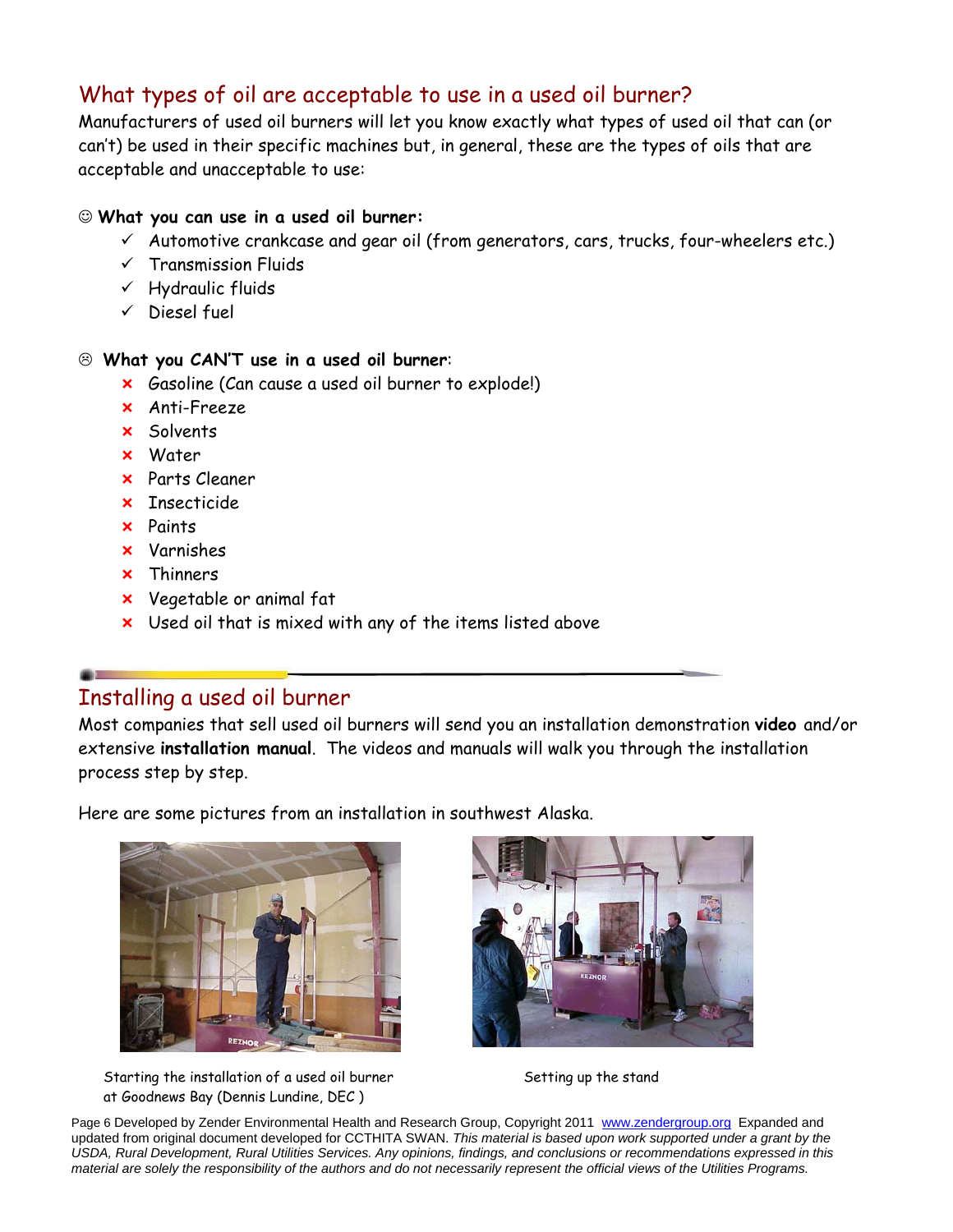

the stand



Installing the heater unit on top of Installation complete! Note the chimney stack

### What will I need to install my burner?

There are a few items/pieces of equipment that you should have on hand:

- Bobcat, forklift, or front-end loader for lifting used oil burner in place
- Ladders for getting on the roof and installing chimney stack
- Powered screwdrivers (very handy!)
- An assortment of metal screws



Heavy equipment being used to lift heater unit onto the used oil burner

### What about electrical hookup?

A licensed electrician will also be needed to make the final connection to power supply.



Page 7 Developed by Zender Environmental Health and Research Group, Copyright 2011 www.zendergroup.org Expanded and updated from original document developed for CCTHITA SWAN. *This material is based upon work supported under a grant by the USDA, Rural Development, Rural Utilities Services. Any opinions, findings, and conclusions or recommendations expressed in this material are solely the responsibility of the authors and do not necessarily represent the official views of the Utilities Programs.*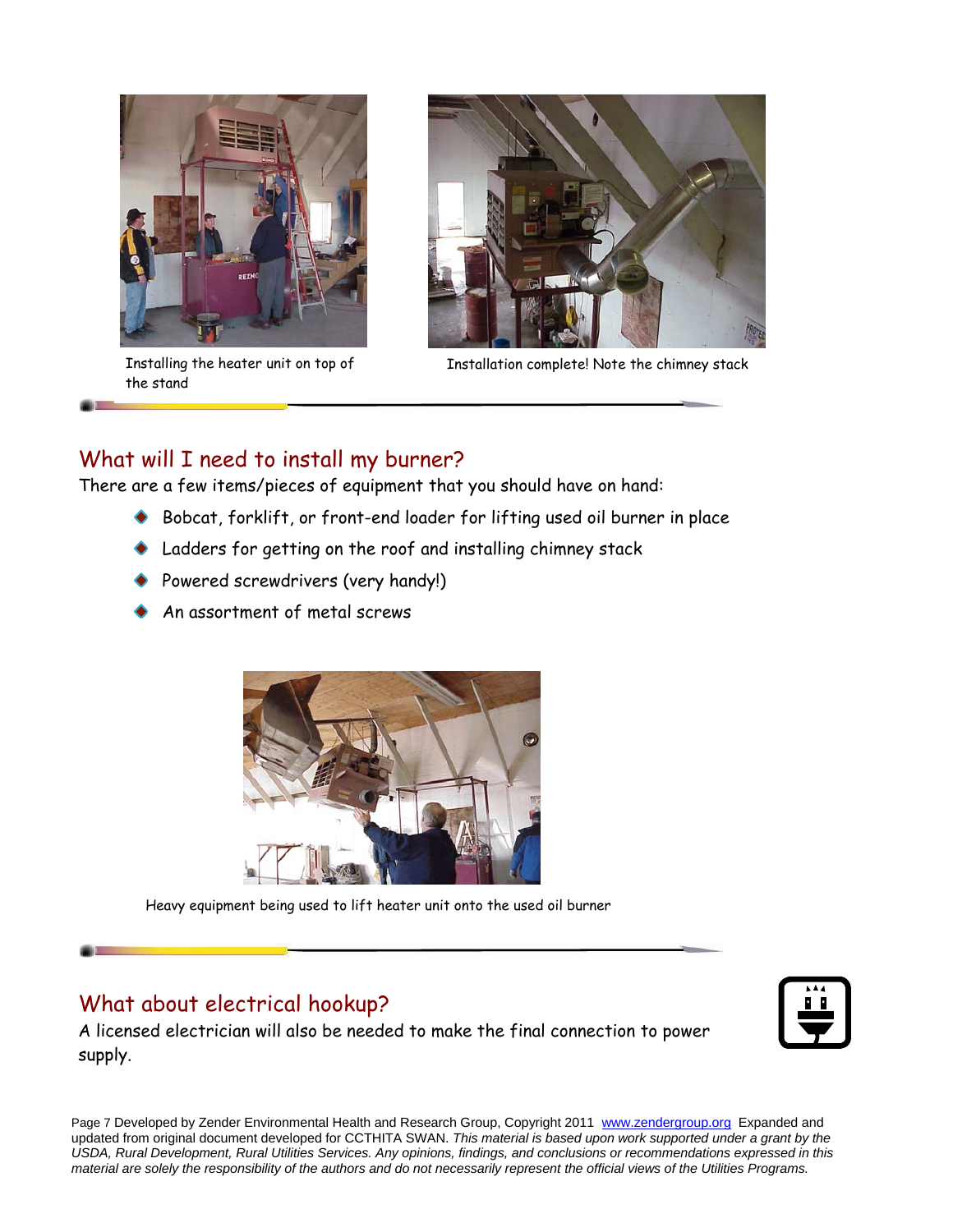**Electrical Power Requirements** by Dennis Lundine, Oil Burner Expert (formerly of DEC):

" Bringing power to a used oil burner requires reviewing the voltage and amps required for the particular size burner to be used. On a wall near the burner, a lockout style wall switch must be installed for the safety of the personnel when working on the burner. Rigid conduit should be used from the main power box to the lock out switch.

Flexible conduit can be used from the lock out switch to the burner's power bus. Make the power supply the last thing to connect, this allows the sense of safety while wiring the remote fuel pump from the tank to the burner. Flexible conduit can also be used from the remote pump to the main power bus."

### Where should the used oil burner be placed in the building?

Placing the used oil burner is an important decision and requires some thought. For example:

- The burner should be located away from heat-loss areas, such as doors.
- It is recommended that the burner be installed above people's heads, to avoid air blasting into people's faces.
- The burner must be installed a minimum distance from the walls and ceiling (each burner has its own specific clearance requirements).



Page 8 Developed by Zender Environmental Health and Research Group, Copyright 2011 www.zendergroup.org Expanded and updated from original document developed for CCTHITA SWAN. *This material is based upon work supported under a grant by the USDA, Rural Development, Rural Utilities Services. Any opinions, findings, and conclusions or recommendations expressed in this material are solely the responsibility of the authors and do not necessarily represent the official views of the Utilities Programs.*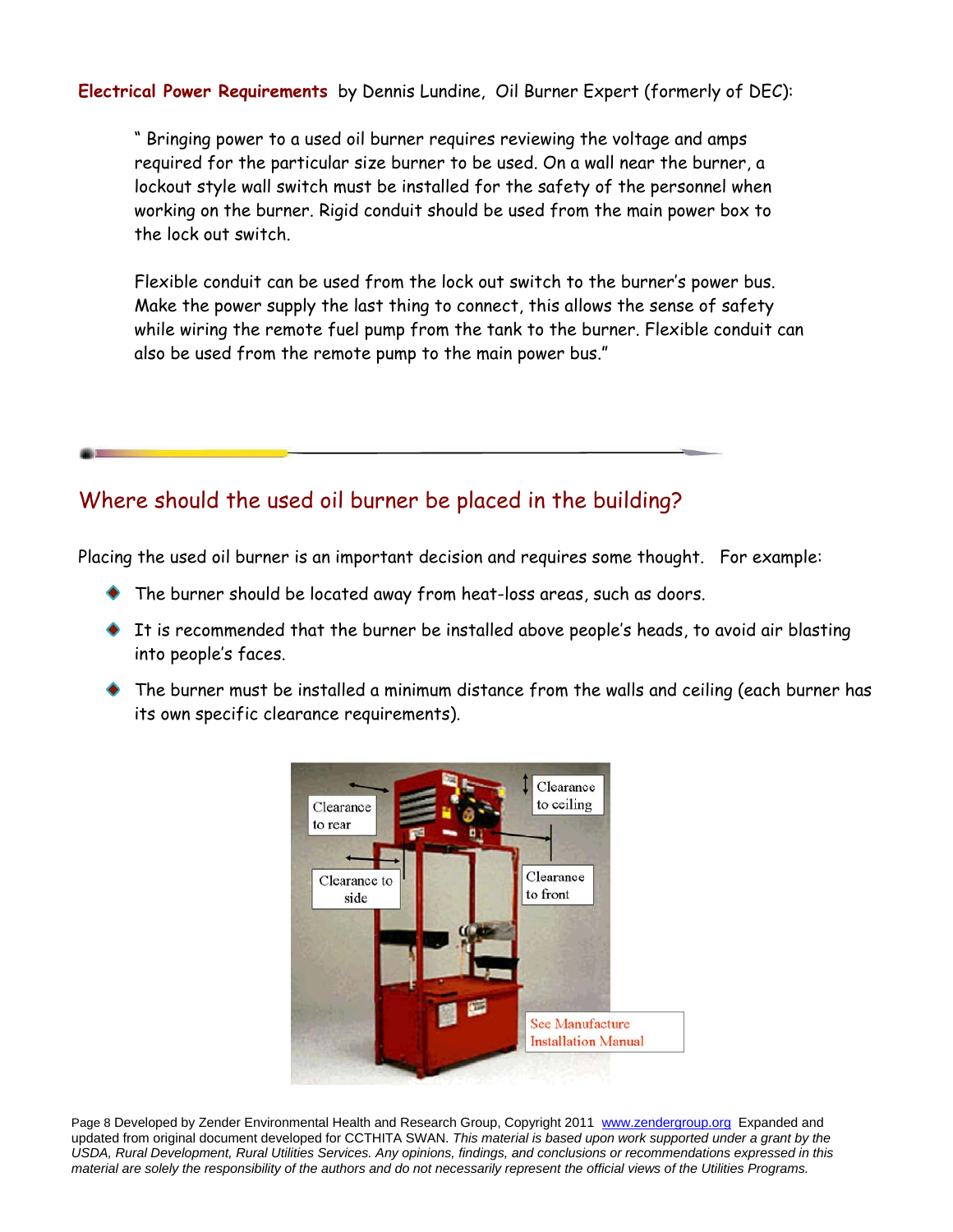#### **Placement of used oil burners in a building** by Dennis Lundine, Oil Burner Expert:

"Take the time to plan the location where you would like to place the burner. Remember there are a few factors to consider other than just a clear spot in the building. Plan to **install the burner away from the major heat loss areas** such as bay doors. Place the burner in the back of a shop away from the doors to help control heat loss and recovery. Another reason, which is often overlooked, is the fact that doors create **drafts** that can affect the fire in the chamber of burners. This causes pre-mature shut downs due to flash backs of the flame. If the burner is to be installed where bay doors are going up and down such as an auto oil change center, then it is advisable to install a draft booster. The booster or draft inducer can be purchased from an HVAC supplier or contractor near you."

"**It is recommended that the burner be up above** normal peoples head heights. Most burners stand 8' off the floor. This avoids the air throw from hitting one in the face while trying to work. You may also suspend the burners from the ceiling if desired. Follow the directions in the installation manual. "

"**Plan on having access to each side of the burner.** The potash created from burning used oil will need to be cleaned from the burner every 350 to 400 hours depending on the cleanliness of the oil so this access is important. Each burner size has a required minimum clearance on all sides. Review the installation manuals to determine these measurements.

"**Look at the ceilings and walls**; you do have to **run a stack** out either one of these. The stack should be galvanized inside and stainless steel outside the building. When going through the walls or ceiling, this will require double wall stainless steel plus some type of shield to penetrate the ceiling or wall. Go outside and look where the stack would exit the building out the roof or wall. Are there any obstructions making it complicated?"



"**Very Important!** Do not attempt to plan a stack near any power supply lines **electricity kills**!"

#### Where should the stack be located?

The actual location of the stack must be decided prior to setting up the burner, tank, and stand. It is very important to go outside and look where the stack would exit the building -- out the roof or wall. **Do not attempt to plan a stack near any power supply lines - electricity kills!**



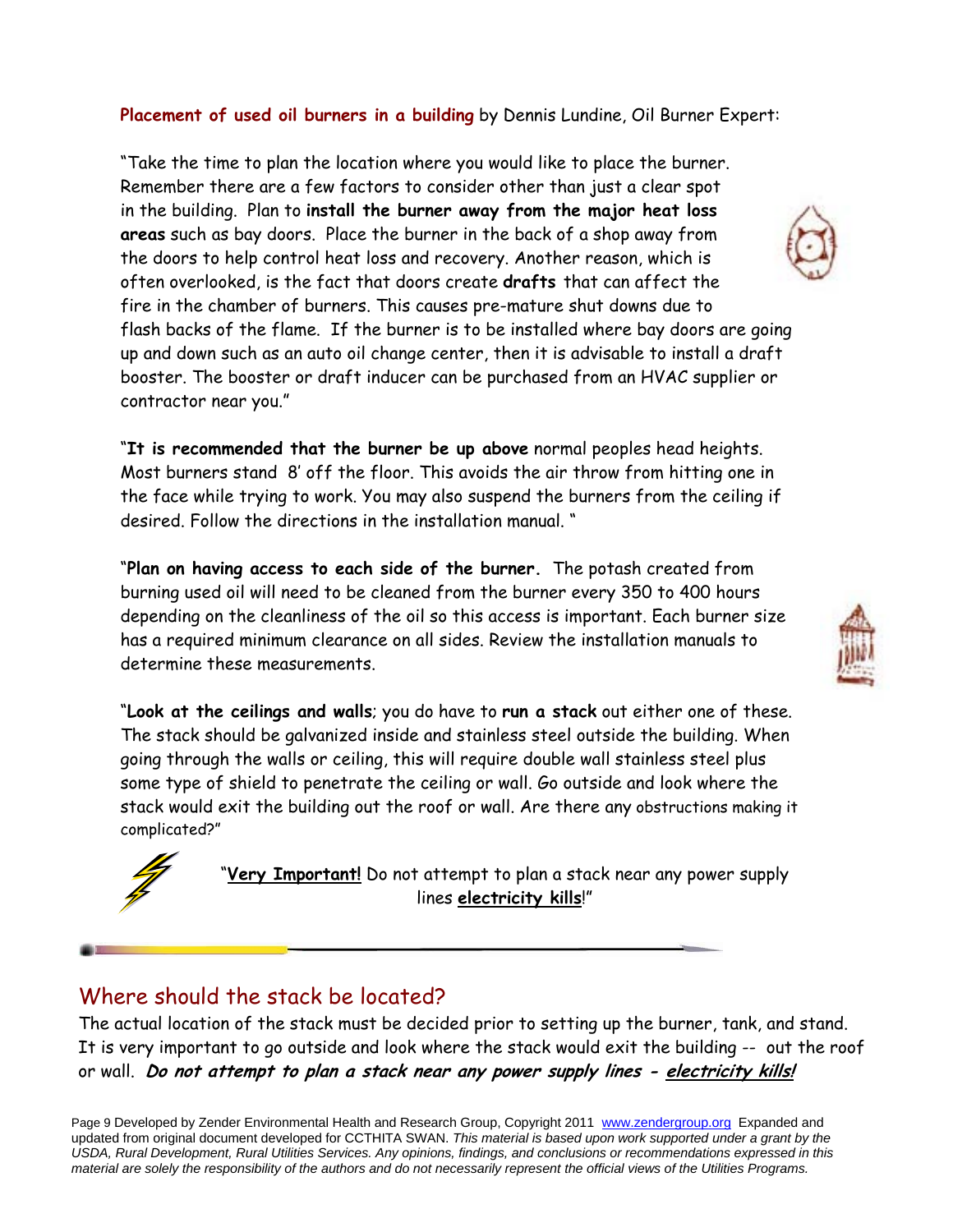

Feeding the stack from the inside of the building to the outside



Extending the stack so it vents above the roof



Stack coming out of the building



Another example of a stack being fed to the outside of the building from another used oil burner

#### **Stack location and type** by Dennis Lundine, Oil Burner Expert:

"The stack sizes of are 8" for the 140,000, 235,000, and 350,000 BTU burners. The 500,000 BTU burner has a 10" stack. A minimum of 24 gauge-galvanized pipe is used on 8" or 9" stacks with 22 gauge for 10" or 12". Galvanized pipe can be used inside the building. The portion of the vent system passing through walls, attics, and roofs needs to be of a **double or triple wall design** that is approved to Standard UL 641. Horizontal lengths and slopes of the galvanized pipe may be used per the following table."

Page 10 Developed by Zender Environmental Health and Research Group, Copyright 2011 www.zendergroup.org Expanded and updated from original document developed for CCTHITA SWAN. *This material is based upon work supported under a grant by the USDA, Rural Development, Rural Utilities Services. Any opinions, findings, and conclusions or recommendations expressed in this material are solely the responsibility of the authors and do not necessarily represent the official views of the Utilities Programs.*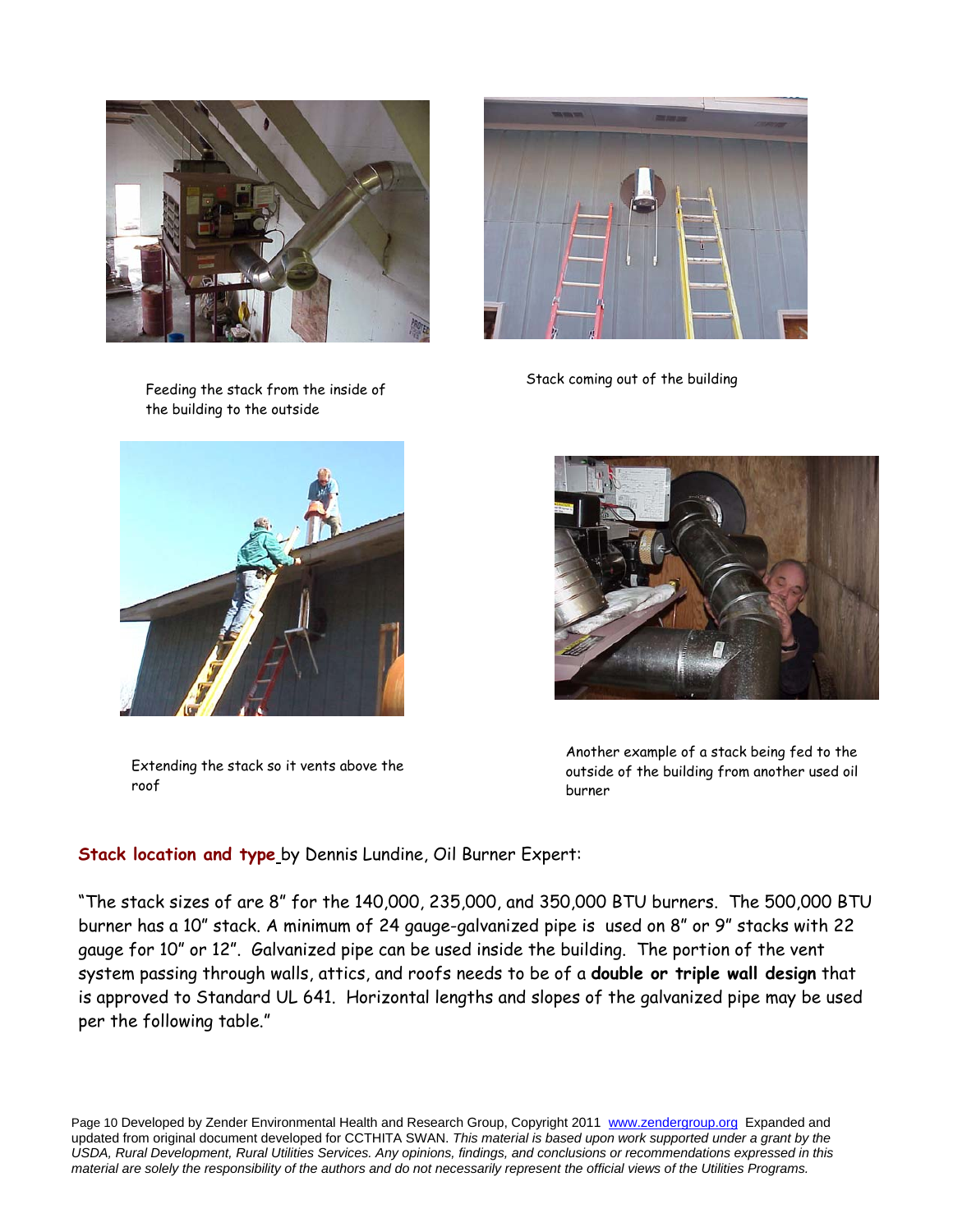| Stack           | Used Oil Burner Model Size and<br>Diameter Vertical Length of Stack Needed | Maximum Horizontal Length of<br><b>Stack</b> |
|-----------------|----------------------------------------------------------------------------|----------------------------------------------|
| 8 <sup>''</sup> | 140,000 8' or more of vertical pipe                                        | Equal to or less than the vertical<br>height |
| R''             | 235,000 8' of vertical pipe                                                | $\leq$ 4 feet or less                        |
| 8 <sup>''</sup> | 235,000 10' of vertical pipe                                               | Equal to or less than the vertical<br>height |

"When installing the stack, be sure to **support the weight** using plumbers' tape or some other noncombustible strapping material. A barometric **Draft Regulator must be used** which has the same diameter as the vent pipe, and it should be located close to the burner. DO NOT install a manual damper or any other device that will obstruct the free flow of the flue gases. The **vent must terminate at least 3 ft above** the highest point of the exit and at least 2 ft. higher than any portion of a building or obstruction within 10 ft of the chimney. If the stack is more that 10' from the highest peak, then a 3' to 4' height from the roof is acceptable."

Remember, it is important not to exit the building near power lines located on the outside walls or roof.

# What about maintenance of a used oil burner?

**All used oil burners require general maintenance**. Maintenance instructions for the specific burner you purchase will come with the burner as part of the manual or as a separate document.

Most used oil burners require thorough **annual cleanings**. Some companies can perform this annual cleaning for you have to pack up the burner-- the top heater part-- and send it to the company. You have to pay for shipping. They perform the full cleaning and then send it back. Depending on the type of burner and company, this might cost about \$100-\$200 (excluding shipping).

#### **Watch what you put in your burner!**

One of the most valuable pieces of advice is: **to make sure the used oil is clean and free of debris, water, glycol, solvents, gasoline, or avgas.** If you don't watch what you're putting into the burner, the most common problem you will encounter will be plugged strainers, filters, and injectors' nozzles. These problems are big headaches! Think of your used oil burner as a car, snowmobile or boat. You wouldn't put dirty fuel in any of these! Container management will help you keep used oil clean during storage.

**Strainers** on your used oil burner tank are also extremely helpful to filter out debris that might be in your oil.

Page 11 Developed by Zender Environmental Health and Research Group, Copyright 2011 www.zendergroup.org Expanded and updated from original document developed for CCTHITA SWAN. *This material is based upon work supported under a grant by the USDA, Rural Development, Rural Utilities Services. Any opinions, findings, and conclusions or recommendations expressed in this material are solely the responsibility of the authors and do not necessarily represent the official views of the Utilities Programs.*

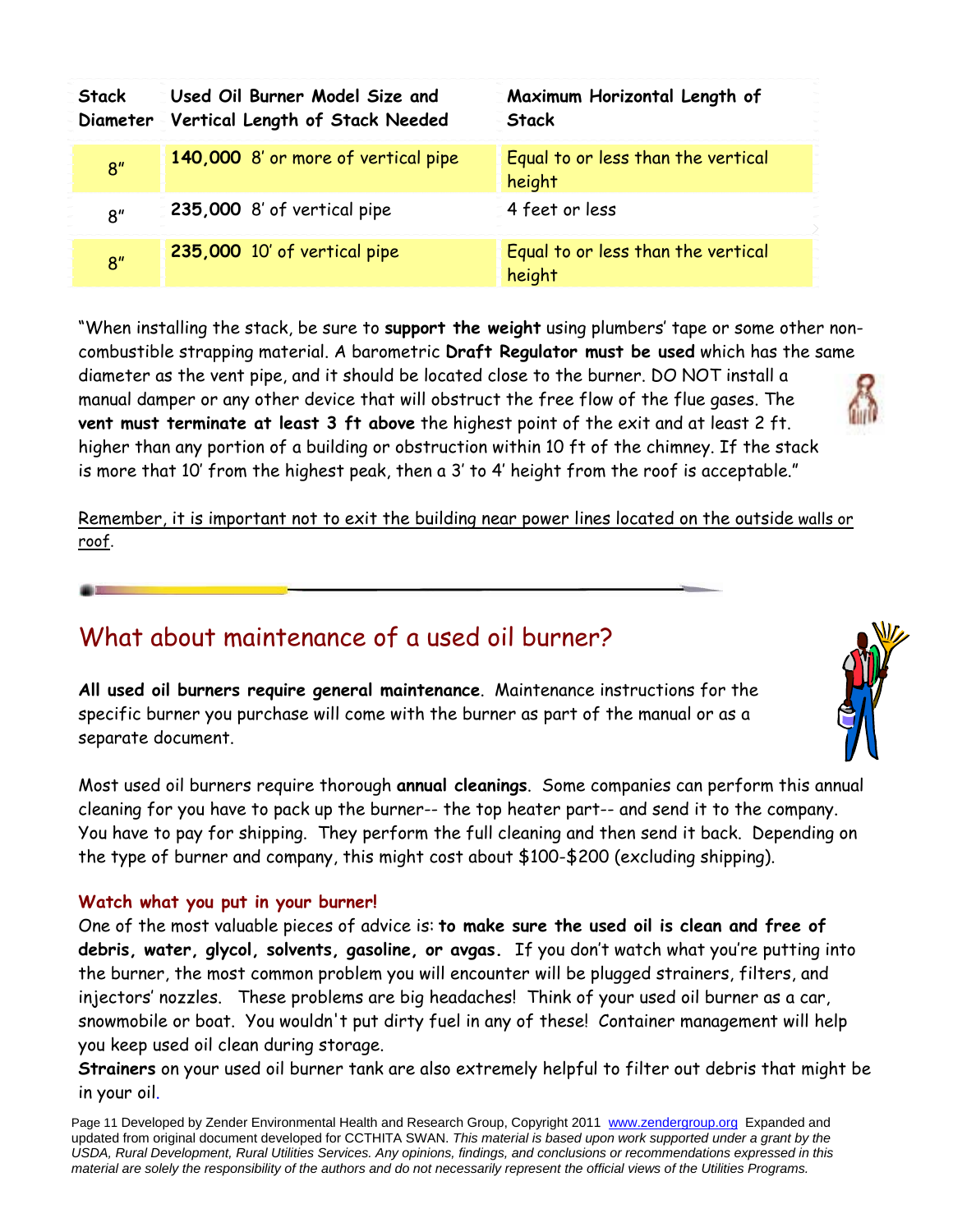#### **Routine Maintenance**

Cleaning out the ash from each end of the heater at regular maintenance intervals is important to keep your burner running efficiently. Having a safe ladder or platform near your burner is helpful for cleaning. You can tell when you need to clean out the ash by recording what the hour meter on the pump reads each time. A rake and grounded shop vacuum can be used to remove the ash from the heat exchanger. Your manual will have further information about cleaning the ash that is specific to your type of burner. Caution: Always **protect yourself** with safety glasses, rubber gloves, and respirators when cleaning any used oil burners. (See our safety gear webpage: http://www.zendergroup.org/docs/Safety\_gear.pdf).

Bi-annual and annual inspections should include cleaning the primary oil burner cylinder along with replacing the nozzle, electrodes and small thermo discs located on the primary burner and on the end of the assembly. After starting your burner each time after maintenance, it's a good idea to check the draft over the flame to maintain the correct flow of flue gases.

#### **Maintenance Schedule**

The following maintenance schedule is given as a recommendation only and should be adjusted to meet your community's needs and condition of the used oil burner. The items should be checked either daily, weekly, monthly, or yearly as needed, depending on the activity of your burner:

| <b>Activity</b>                                                         | Daily                     | Weekly | Monthly  | Yearly                    |
|-------------------------------------------------------------------------|---------------------------|--------|----------|---------------------------|
| <b>Burner Inspection</b>                                                |                           |        |          | $\boldsymbol{\mathsf{X}}$ |
| Electrical connection and wires should be checked inspected             |                           |        |          | $\boldsymbol{\mathsf{x}}$ |
| annually for loose connections, bad wires, burned or wires that         |                           |        |          |                           |
| appear to be cracking from burner heat generated                        |                           |        |          |                           |
| Nozzle and electrode tip cleaning and adjustment *                      |                           |        |          | $\mathsf{x}$              |
| Checking for Correct Draft *                                            |                           |        | X        | X                         |
| Cleaning tank strainers *                                               |                           |        |          | $\overline{\mathsf{x}}$   |
| Cleaning in line Strainers                                              |                           |        | $\times$ | $\mathsf{x}$              |
| Cleaning check valves *                                                 |                           |        |          | $\overline{\mathsf{x}}$   |
| Cleaning/vacuuming burner boxes                                         |                           |        |          | $\times$                  |
| Nozzle Cleaning and Adjustment *                                        |                           |        |          | $\overline{\mathsf{X}}$   |
| Vacuum heat exchanger or burner box area                                |                           |        |          | $\times$                  |
| Cleaning preheater or heating blocks-this should be done only by        |                           |        |          | $\overline{\mathsf{x}}$   |
| factory trained individuals *                                           |                           |        |          |                           |
| Heating Stack should be cleaned with a stack brush *                    |                           |        |          | X.                        |
| Collection tanks and containers for leaks and spills                    | $\boldsymbol{\mathsf{X}}$ |        |          |                           |
| Tank drain valves should be closed and locked.                          | X                         |        |          |                           |
| All used oil containers and drums lids and bungs should be tight sealed | $\overline{\mathsf{X}}$   |        |          |                           |
| Containers and drums located outside the facility that are subjected    | $\times$                  |        |          |                           |
| to rain and snow should be covered with a tarp, board or shelter        |                           |        |          |                           |
| Drain water from collection and holding tanks                           |                           |        | $\times$ | $\boldsymbol{\mathsf{X}}$ |

(\* As needed)

Page 12 Developed by Zender Environmental Health and Research Group, Copyright 2011 www.zendergroup.org Expanded and updated from original document developed for CCTHITA SWAN. *This material is based upon work supported under a grant by the USDA, Rural Development, Rural Utilities Services. Any opinions, findings, and conclusions or recommendations expressed in this material are solely the responsibility of the authors and do not necessarily represent the official views of the Utilities Programs.*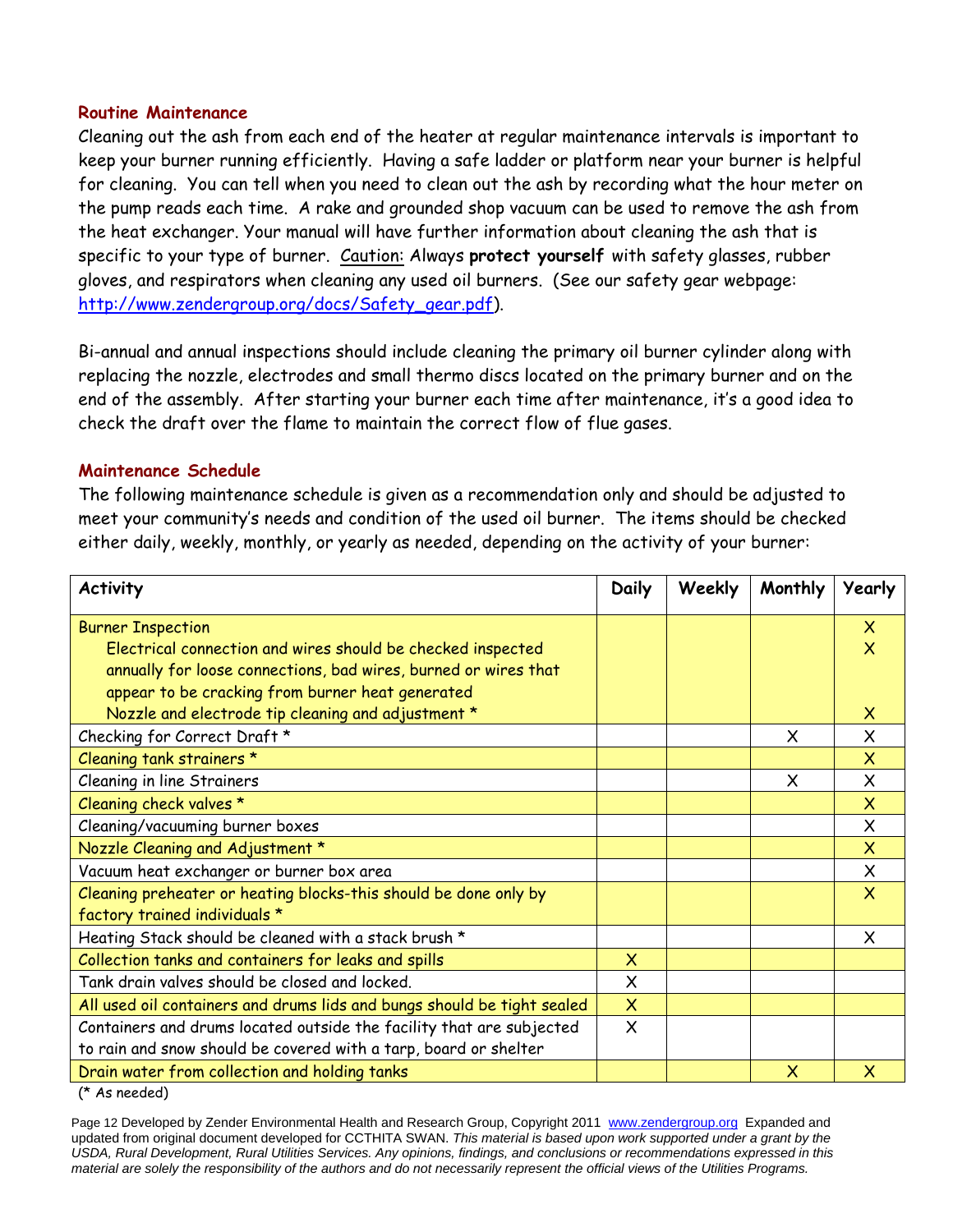### Operating a used oil burner

A detailed guide/manual or video will come with the used oil burner you purchase and give you specific instructions about operating your used oil burner. You also should always be able to **call** the company you purchased the burner from to ask any questions.

The #1 most important operating rule is **to make sure the used oil you are putting in the burner is clean and free of debris, water, glycol, solvents, gasoline, or avgas**. Gasoline **is very dangerous** to burn in a used oil burner. Also, used oil burners won't function properly if antifreeze or water is put in the tanks. Even though small amounts of antifreeze may burn, it will cause a glass liner to build up in the burner box that is very difficult to get out. And one inch of glass buildup or ash inside of the burner box will reduce the heat output of the used oil burner by 50% .

#### **Strainers**

Strainers can be used on your used oil burner tank or on storage drums to filter out any grit, rags, leaves, cigarette butts, etc. that may be in your used oil. They fit right into bungholes of 55 gallon drums or you can get them sized specifically to fit into tanks. You then pour the oil through the strainers.



Example of a strainer in a standard 55 gallon drum bunghole. (Note: the drum used in this picture is cut in half for educational purposes to show how to use the strainers.

Strainers can be purchased for under **\$20**. You can check out these websites to view different types of strainers and filters:

http://www.thecarycompany.com/Main.html http://www.globalindustrial.com/ http://www.cdf1.com/drums.php www.flowezyfilters.com

Page 13 Developed by Zender Environmental Health and Research Group, Copyright 2011 www.zendergroup.org Expanded and updated from original document developed for CCTHITA SWAN. *This material is based upon work supported under a grant by the USDA, Rural Development, Rural Utilities Services. Any opinions, findings, and conclusions or recommendations expressed in this material are solely the responsibility of the authors and do not necessarily represent the official views of the Utilities Programs.*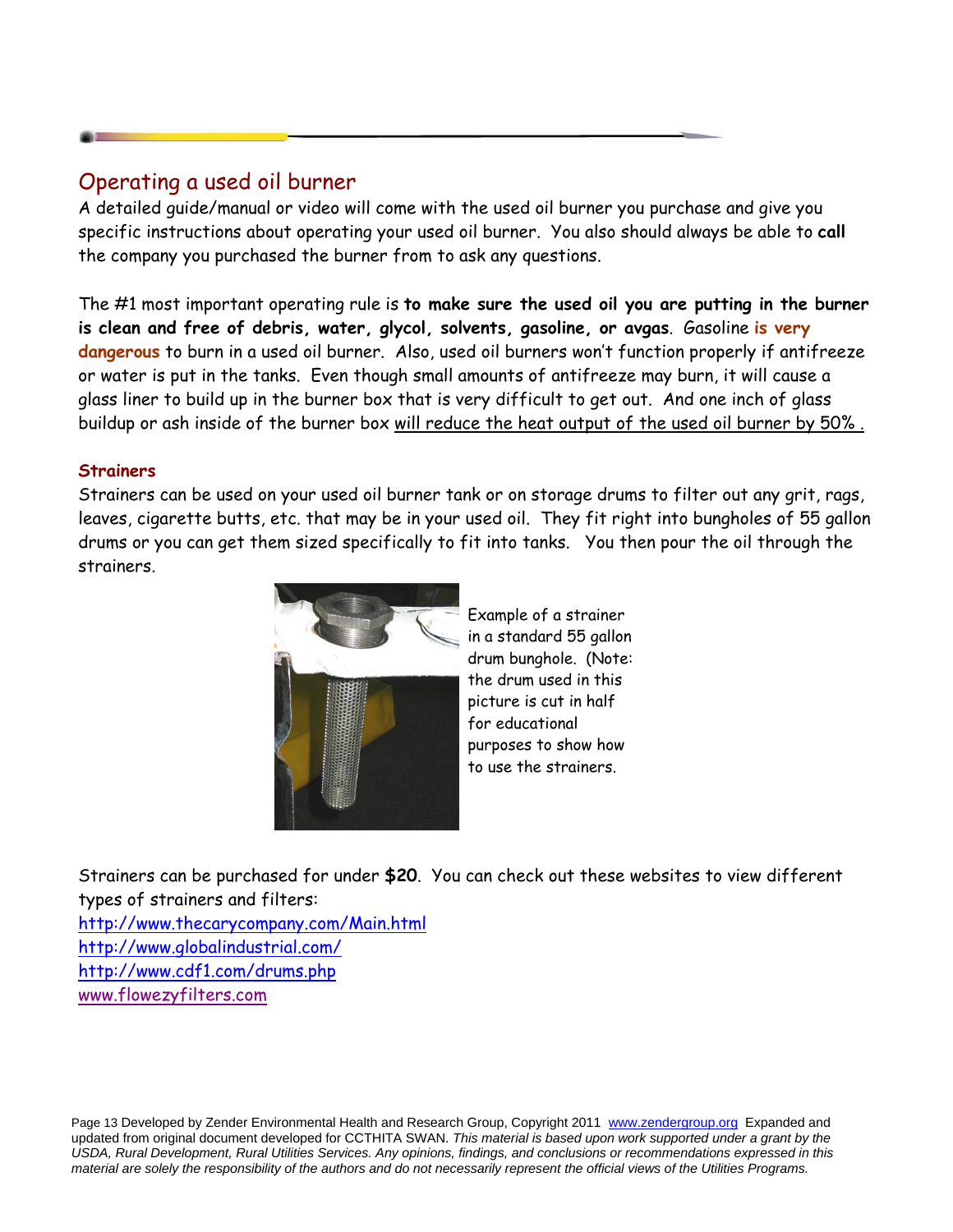#### **Settling Tank**

container:

It is a good idea to have a settling tank to put your used oil in BEFORE it goes into your used oil burner tank. A settling tank can be simply a drum sitting on its side on a palette with a spout on the bottom. The purpose of a settling tank is to separate any antifreeze or water that may be mixed in with your oil. This is an example of what happens when oil and antifreeze are in the same



Because antifreeze (and water) is denser than oil, it settles to the bottom of the container and the oil sits on top. With a drum, you install a drain valve at the bottom. You can open the valve and drain out the antifreeze (or water) into a bucket or oil pan until you no longer see antifreeze (or water) coming out. Now you have pure used oil ready to put into your used oil burner! You can purchase valves, strainers and filters at the following places:

> **Anchorage Tank and Welding**  2700 Porcupine Dr Anchorage Phone: 272 3543 Web:www.anchoragetank.com

**Alaska Hydraulics**  166 E. Potter Drive Anchorage, AK 99518 Web: www.alaskahydraulics.com Phone: 562 2217

# Safety precautions

Used oil has contaminants that are **hazardous to your health.** When working with used oil, avoid prolonged or repeated skin contact with the oil. It's a good idea to **thoroughly wash oil exposed areas with soap and water**. Also, it is a good idea to minimize smelling the oil up-close because of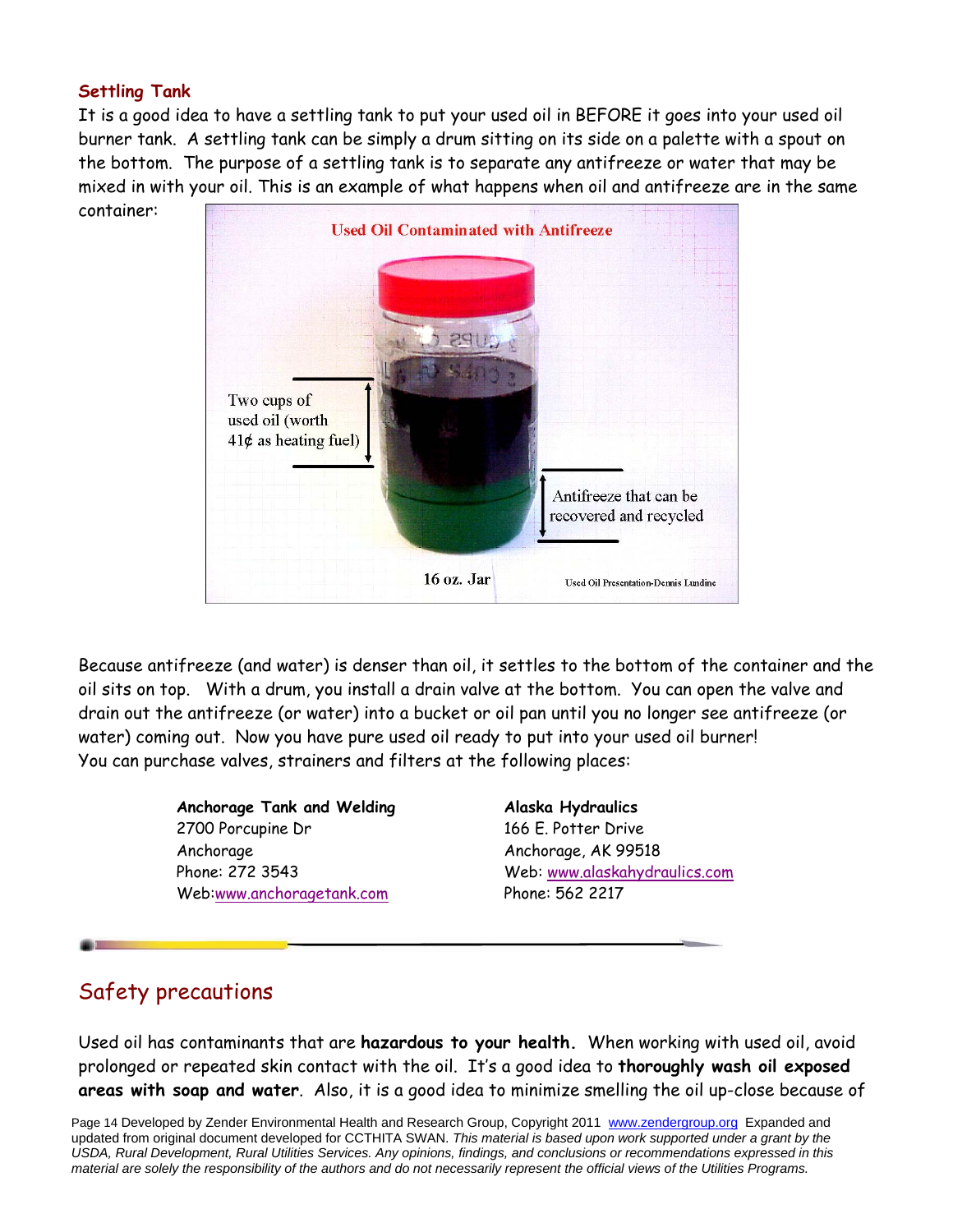the fumes.When handling used oil, it is a good idea to wear rubber gloves and Tyvek coveralls to protect yourself from being splashed.

When cleaning used oil burners, it is advisable to always protect yourself with:,





Safety glasses Rubber gloves Respirator



It is especially **important to wear a respirator when cleaning out the burner.** You should also have spill cleanup materials available in the event of a spill, such as absorbent pads. Peat moss and cat litter can also be used as a cheaper alternative to absorb spills. See our safety gear webpage (http://www.zendergroup.org/docs/Safety\_gear.pdf).

### Who uses used oil burners in Alaska?

There are many communities in Alaska that are running used oil burners to heat various types of buildings. Below is a list of just some communities that have oil burners.

Feel free to give these communities a call to find out about their used oil burners and what they like or dislike about their brand. They may be able to give you good tips on finding the best and least expensive burner!

| <b>Community Name</b>     | <b>Brand of</b>   | Size of Used Oil Burner | <b>Contact information</b>       |
|---------------------------|-------------------|-------------------------|----------------------------------|
|                           | <b>Used Oil</b>   | (BTU's/hr)              |                                  |
|                           | <b>Burner</b>     |                         |                                  |
| Umkumiut TC Purchased     | <b>Black Gold</b> | EL140H-CS,              | Dustin Slats, 907-647-6145       |
| 2012                      |                   | Model 140               |                                  |
| Afognak Native Corp.,     | <b>Black Gold</b> | EL140H-CS,              | Gerry Engel, 907-770-5568 Kodiak |
| Purchased 2012            |                   | Model 140               |                                  |
| Nuigsut Village,          | <b>Black Gold</b> | EL200H, EnergyLogic     | Gordon Brown, 480-3010           |
| Purchased 2011            |                   | Model 200               |                                  |
| Thorne Bay City,          | <b>Black Gold</b> | EL200H-CS, EnegyLogic   | 828-3380                         |
| Purchased 2011            |                   | Model 200               |                                  |
| Marshall Village Council, | Black Gold        | EL200H-CS, EnergyLogic  | Jeremy Woods, 679-6306           |
| Purchased 2011            |                   | Model 200               |                                  |
| Port Lions Village,       | <b>Black Gold</b> | EL200H-CS, EnergyLogic  | 454-2234                         |
| Purchased 2011            |                   | Model 200               |                                  |
| Tanacross Village,        | <b>Black Gold</b> | EL200H-CS, EnergyLogic  | 883-5024                         |

Page 15 Developed by Zender Environmental Health and Research Group, Copyright 2011 www.zendergroup.org Expanded and updated from original document developed for CCTHITA SWAN. *This material is based upon work supported under a grant by the USDA, Rural Development, Rural Utilities Services. Any opinions, findings, and conclusions or recommendations expressed in this material are solely the responsibility of the authors and do not necessarily represent the official views of the Utilities Programs.*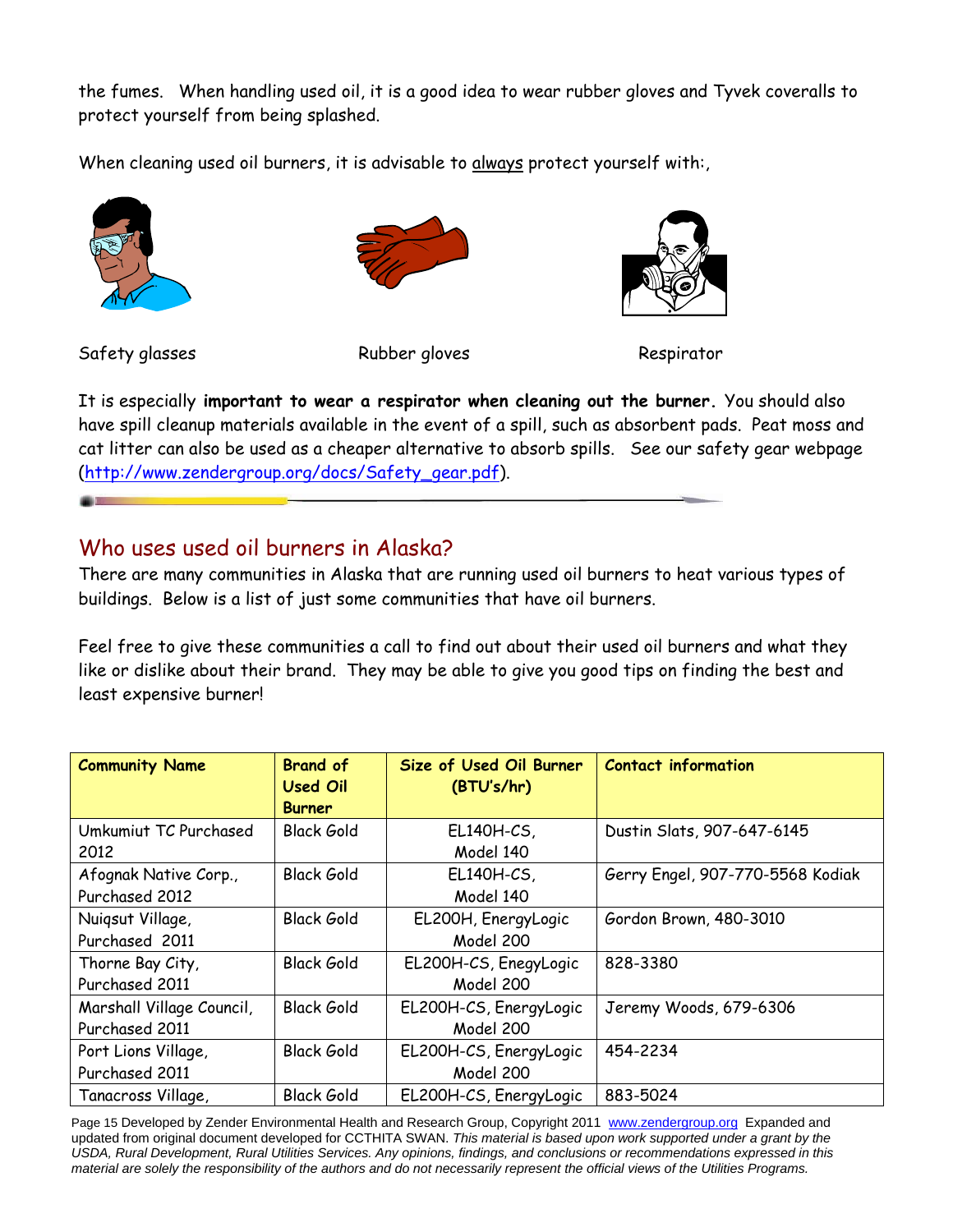| Purchased 2011              |                   | Model 200              |                                    |
|-----------------------------|-------------------|------------------------|------------------------------------|
| Aluet Entp./Adak,           | <b>Black Gold</b> | EL340H-CS, EnergyLogic | Mike Baker, 277-7525               |
| Purchased 2011              |                   | Model 340              |                                    |
| Holly Cross Village,        | <b>Black Gold</b> | EL200H-CS, EnergyLogic | Elsie, 476-7124                    |
| Purchased 2011              |                   | Model 200              |                                    |
| Chevak Village,             | <b>Black Gold</b> | EL200H-CS, EnergyLogic | Cynthia Paniyak, 858-7827          |
| Purchased 2011              |                   | Model 200              |                                    |
| Larsen Bay                  | Reznor            | 160,000                | Alan Panmerinoff 847-2211          |
|                             |                   |                        | (used to heat their garage)        |
| Goodnews Bay                | <b>Black Gold</b> | One size fits all      | Alice Julius 967 8034              |
| City of Old Harbor          | Reznor            | 160,000                | Jim Nestic, Mayor 286-2203         |
|                             |                   |                        | (used heat their city shop)        |
| Ft Yukon                    | Shenandoah        | 235,000                | Vicky Thomas 662 2581              |
|                             | Purchased         |                        | (used to heat their materials      |
|                             | from Craig        |                        | exchange thrift store - when it is |
|                             | Taylor            |                        | cold)                              |
| Kodiak Landfill             | Reznor            | 160,000                | James Sog 486.8060                 |
| City of Galena              | Black gold        | One size fits all      | 656-1301                           |
| City of Kasaan              | Black gold        | One size fits all      | 542-2212                           |
| Kokhanok Village Council    | <b>Black gold</b> | One size fits all      | Roy Andrew 282 2202                |
| City of Kotzebue            | <b>Black gold</b> | One size fits all      | Ernest Hyatt 442-3470 Ext. 117     |
| City of Pilot Point         | <b>Black gold</b> | One size fits all      | 797-2200                           |
| City of Seldovia            | <b>Black gold</b> | One size fits all      | Ken Weaver, Mayor                  |
|                             |                   |                        | 234-7643                           |
| Ouzinkie                    | Reznor            | 160,000                | Tom Quick 680-2209                 |
| City of Akutan              | <b>Black Gold</b> | One size fits all      | 274-7555,                          |
| Aniak-City Shop             | Clean burn        | 180,000                | Charlie Lang 675-4481              |
| <b>Aniak Tribal Council</b> | <b>Black Gold</b> | One size fits all      | Jason Ward 675 4349                |
| Chevak, Water and           | <b>Black Gold</b> | One size fits all      | Cynthia Paniyak 858 7827           |
| Sewer                       |                   |                        |                                    |
| Chitna FD, Village Council  | <b>Black Gold</b> | One size fits all      | 823-2215                           |
| City of Barrow              | <b>Black Gold</b> | One size fits all      | Jim Barten 561-6105                |
| Selawik                     | <b>Black Gold</b> | One size fits all      | Raven Sheldon 484 2006             |

### Storing and Collecting used oil

See our webpage for storing used oil and other hazardous waste. http://www.zendergroup.org/reuse\_shed.html

If used oil is collected from individuals in the community it is important to visually inspect the oil before you put it into your used oil burner. Remember, adding anything but the acceptable types